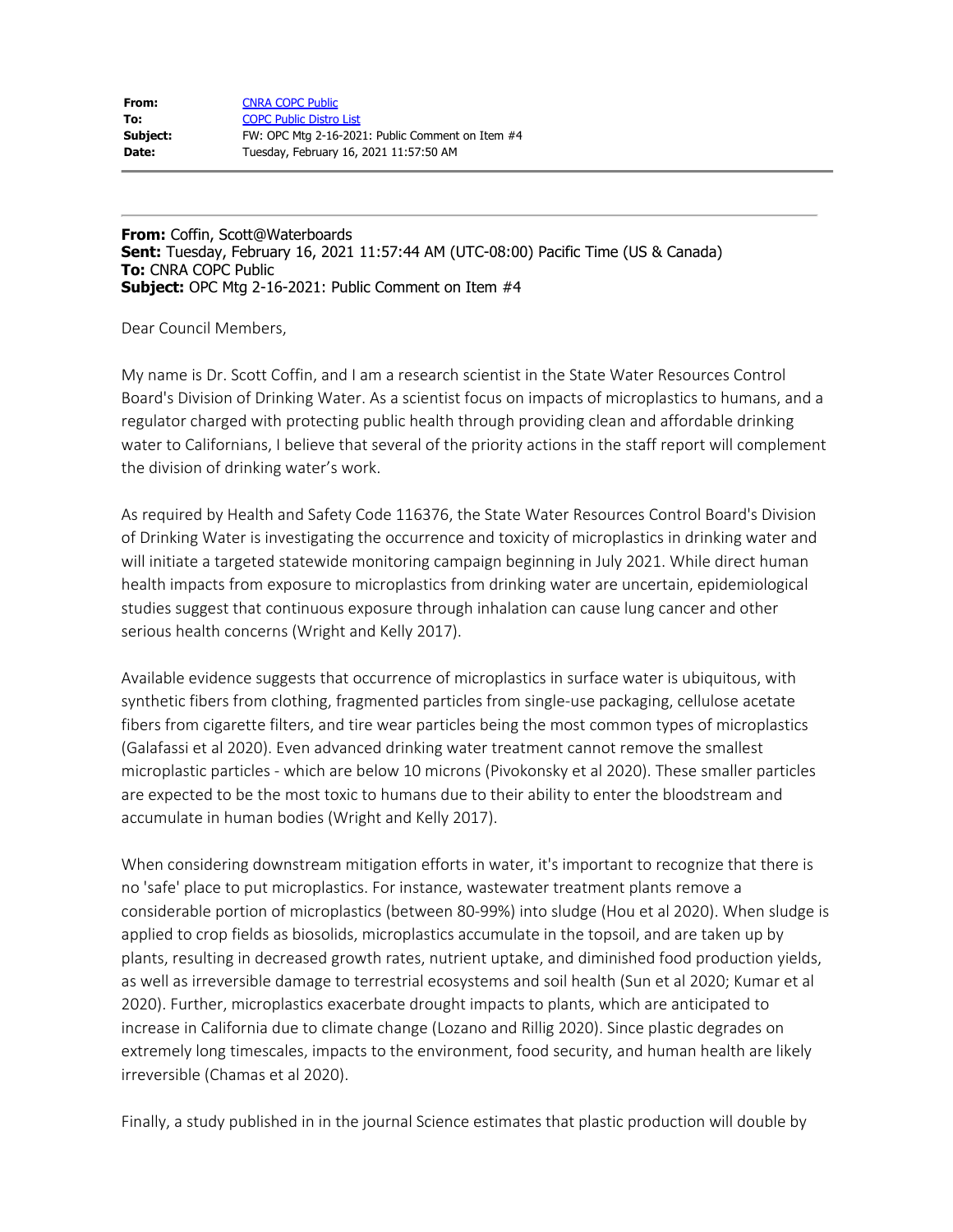2030 under the current trajectory (Lau et al 2020). Simply increasing efforts to properly collect and dispose plastic will not decrease inputs to the environment due to increased production. Only through a comprehensive, system change approach that implements all possible interventions, including: reduction and substitution at source; reuse; recycling; and waste management; will plastic pollution inputs into the environment decrease to pre-2016 levels by 2040 (Lau et al 2020).

## References:

Chamas, Ali, Hyunjin Moon, Jiajia Zheng, Yang Qiu, Tarnuma Tabassum, Jun Hee Jang, Mahdi Abu-Omar, Susannah L. Scott, and Sangwon Suh. 2020. "Degradation Rates of Plastics in the Environment." ACS Sustainable Chemistry & Engineering 8 (9): 3494–3511. <https://doi.org/10.1021/acssuschemeng.9b06635>.

Galafassi, Silvia, Luca Nizzetto, and Pietro Volta. 2019. "Plastic Sources: A Survey across Scientific and Grey Literature for Their Inventory and Relative Contribution to Microplastics Pollution in Natural Environments, with an Emphasis on Surface Water." Science of The Total Environment 693 (November): 133499.<https://doi.org/10.1016/j.scitotenv.2019.07.305>.

Hou, Liyuan, Deepak Kumar, Chang Geun Yoo, Ivan Gitsov, and Erica L.-W. Majumder. 2021. "Conversion and Removal Strategies for Microplastics in Wastewater Treatment Plants and Landfills." Chemical Engineering Journal 406 (February): 126715. <https://doi.org/10.1016/j.cej.2020.126715>.

Kumar, Manish, Xinni Xiong, Mingjing He, Daniel C.W. Tsang, Juhi Gupta, Eakalak Khan, Stuart Harrad, Deyi Hou, Yong Sik Ok, and Nanthi S. Bolan. 2020. "Microplastics as Pollutants in Agricultural Soils." Environmental Pollution 265 (October): 114980. <https://doi.org/10.1016/j.envpol.2020.114980>.

Lau, Winnie W. Y., Yonathan Shiran, Richard M. Bailey, Ed Cook, Martin R. Stuchtey, Julia Koskella, Costas A. Velis, et al. 2020. "Evaluating Scenarios toward Zero Plastic Pollution." Science, July, eaba9475.<https://doi.org/10.1126/science.aba9475>.

Lozano, Yudi M., and Matthias C. Rillig. 2020. "Effects of Microplastic Fibers and Drought on Plant Communities." Environmental Science & Technology, April, acs.est.0c01051. <https://doi.org/10.1021/acs.est.0c01051>.

Pivokonsky, Martin, Lenka Cermakova, Katerina Novotna, Petra Peer, Tomas Cajthaml, and Vaclav Janda. 2018. "Occurrence of Microplastics in Raw and Treated Drinking Water." Science of The Total Environment 643 (December): 1644–51. [https://doi.org/10.1016/j.scitotenv.2018.08.102.](https://doi.org/10.1016/j.scitotenv.2018.08.102)

Sun, Xiao-Dong, Xian-Zheng Yuan, Yuebin Jia, Li-Juan Feng, Fan-Ping Zhu, Shang-Shang Dong, Jiajia Liu, et al. 2020. "Differentially Charged Nanoplastics Demonstrate Distinct Accumulation in Arabidopsis Thaliana." Nature Nanotechnology, June. <https://doi.org/10.1038/s41565-020-0707-4>.